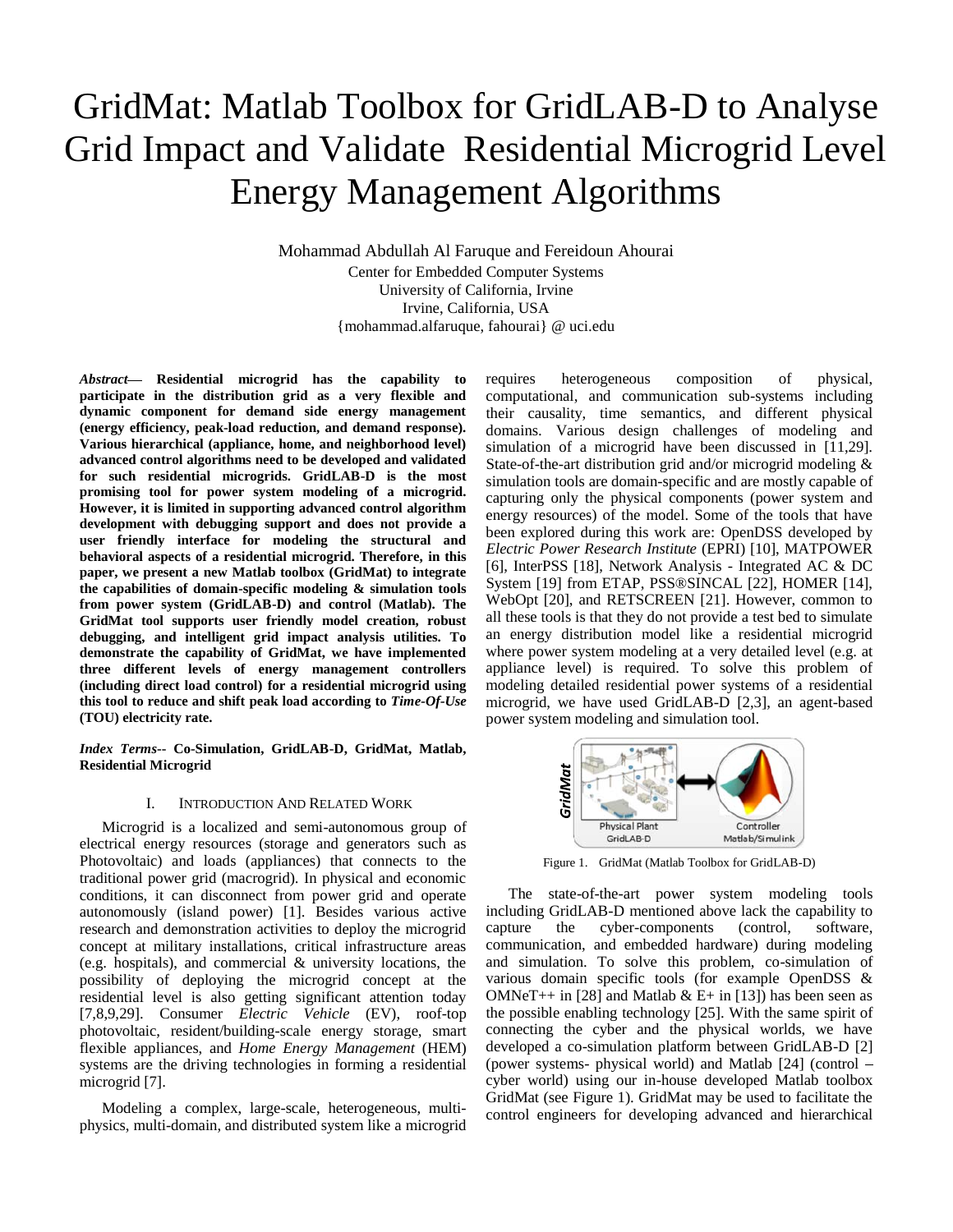control algorithms for the residential microgrid. Some early works that have tried to co-simulate GridLAB-D with other domain-specific tools, their advantages/disadvantages, and our novelty compared to those approaches are discussed below.

In [12], a co-simulation of GridLAB-D and Matlab is used to model integrated renewable energy and *Demand Response* (DR). In this co-simulation, control developed in Matlab (slave of the simulation) is executed as a co-process of GridLAB-D (see Figure 3(a)) and cannot support a debugging utility function for the control engineers. In [17], authors have presented a technique of using functional mockup interface to integrate Modelica-based components with GridLAB-D. This work is limited to interfacing only. Authors in [16] have proposed a simulation framework named GridSpice by interfacing MatPower and GridLAB-D. The major objective of this work is to provide large scale simulation using parallelization techniques of jobs. The advanced control algorithm development capability using the toolbox of Matlab is missing in GridSpice. In [15], a co-simulation platform of communication and power systems (ns-3 [23] and GridLAB-D [2]) is presented. This work is orthogonal to our work and communication (ns-3) and may also be integrated in our tool. However this is out of the scope of this paper.

The rest of the paper is organized as follows: Section II presents the novel contributions and the key features of our proposed GridMat tool. Section III describes the GridMat tool in detail. Section IV discusses the GridLAB-D and Matlab cosimulation method. Experimental results are discussed in Section V with Section VI concluding the paper.

## II. OUR NOVEL CONTRIBUTIONS

Our novel contributions are as follows:

*1)* A novel Matlab toolbox for GridLAB-D that supports modeling, simulation, grid impact analysis, and validation of power & control systems of a residential microgrid. The major features of our GridMat are:

- It equips designers with all Matlab toolboxes to design, develop, and debug advanced, hierarchical, and distributed control algorithms. Therefore, device-level and various *Supervisory Control And Data Acquisition* (SCADA)-level control algorithms may be developed for the residential microgrid very effectively.
- It provides a user friendly graphical interface for the state-of-the-art GridLAB-D tool.
- Model creator in GridMat tool helps designers to create the structural and behavioral models of a microgrid.
- Data analysis utility enables the designers to analyze the simulation results & the grid impact under various scenarios (e.g. EV charging) and allows for modifying the models & the controllers.

*2)* We present various multi-level control algorithms design, development, and validation use-cases to reduce & shift the peak load utilizing the proposed GridMat tool.

#### III. GRIDMAT ARCHITECTURE

GridMat deploys the full advantages of GridLAB-D to model and simulate the physical plant (power system), and takes full advantage of Matlab to control the physical plant of a distribution power grid (e.g. residential microgrid).



Figure 2. High-level architecture of the GridMat

## *A. Preliminaries about GridLAB-D*

GridLAB-D (for details see [2]) is a DOE sponsored opensource, multi-domain modeling (power, weather, market), and simulation (it uses discrete event-based model of computation) tool for power systems (particularly suitable for distribution grid). GridLAB-D is an agent-based simulation platform where agents are characterized by a set of properties (termed as states) and actions for updating the states [2,3]. Agent concept at different granularity levels (there may be appliancelevel agents and home-level agents) is used in GridLAB-D. GridLAB-D uses a concept called "module" to specify interacting agents. Agents can interact vertically as well as horizontally with other agents describing power system components. Therefore, a large scale power and/or distribution system can be built using these interacting agents by organizing these agents hierarchically.

During a simulation each instantiated agent calculates the next time stamp for updating its states. The simulation engine of GridLAB-D manages a global clock progression during simulation, monitors the states of the agents, and facilitates inter-agent communication through schedules associated with each agent [17].



Figure 3. Interfacing possibilities

### *B. GridMat Structure*

Figure 2 shows the basic architecture of the GridMat tool. GridMat is hosted in Matlab environment and has four major modules: 1) Model creator, 2) GridMat core, 3) Controller, and 4) Data analysis.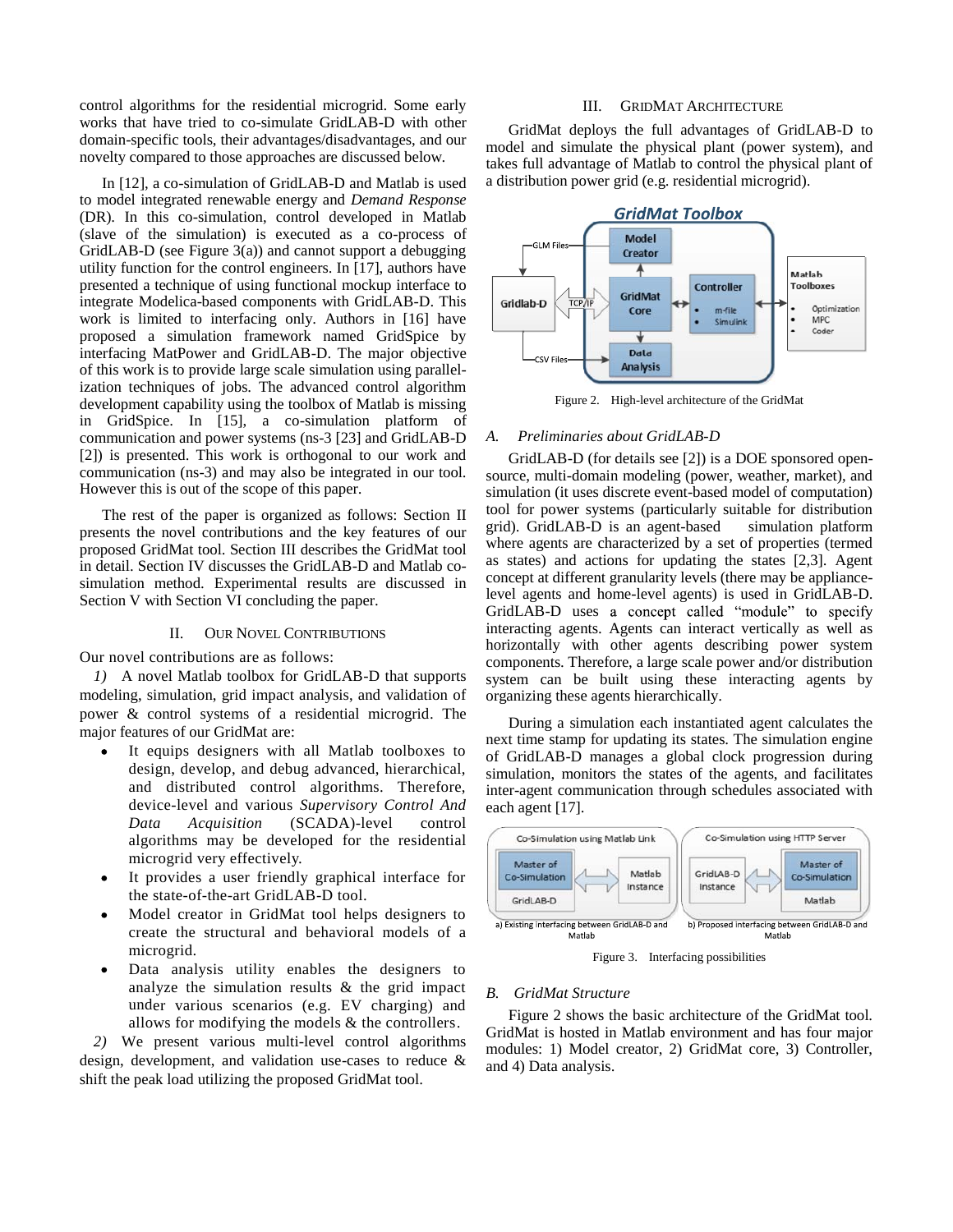#### *C. GridLAB-D and Matlab Interface*

Figure 3 shows two alternative ways to connect GridLAB-D and Matlab tools. In Figure 3 (a) GridLAB-D is the master and controls the execution of the controller in Matlab. This is the existing connection available from GridLAB-D [2, 12]. The shortcomings of the current connection are: lower readability of the code, limitations of debugging capability for the control algorithm development, lack of existing toolbox support for control algorithm development, e.g. Matlab MPC toolboxes, etc.



Figure 4. Client/server communication for GridMat

To solve these problems, we have developed a novel GridLAB-D and Matlab interfacing technique through a TCP/IP port by exploiting the existing HTTP server hosted in GridLAB-D. We have developed a HTTP client in the Matlab for this interfacing (see Figure 4 for the connection over the TCP/IP port). Moreover, this HTTP client handles the simulation runtime, sensor data reading, and writing of the setpoints for the power systems agents. In this interfacing, Matlab is the master (see Figure 3 (b)) of the simulation and has full control of the simulation. Therefore, it supports finegrained debugging of the developed control algorithms.



Figure 5. Model creator for the structural and behavioral modeling of the residential microgrid

#### *D. GridMat Utilities*

The major purposes of GridMat are: 1) to provide an easy user interface to GridLAB-D that does not exist today to model the structural and behavioral properties of microgrid components, 2) to allow development and debugging of advanced control algorithms in Matlab, and 3) to allow a data analysis feature for grid impact analysis using the Matlab toolbox.

### *1) Model Creator*

The model creator utility developed in GridMat allows generation of the microgrid model and generates the input (.GLM) file for GridLAB-D. Figure 5 shows various views of the model creator utility. We used a component-based approach by providing a library of IEEE PES distribution test feeders [4,5] as the template for creating the structure of a residential microgrid. The model creator allows modeling different types of houses with different appliances, house structure, etc. Moreover, it supports modeling behavior of each component including schedule, player, price, and weather.



Figure 6. GridMat debugging capabilities

#### *2) Debugging in GridMat*

GridMat provides the complete feature of Matlab's debugging capability (see Figure 6). It provides a standard breakpoint feature to stop the simulation at a specified line to debug control specific variables. A conditional breakpoint may also be used to stop the simulation in a specific control point given that a pre-defined condition is fulfilled. Another debugging feature of this utility is the timing breakpoint where GridLAB-D simulation is stopped at a specified time described in the Matlab control program. Finally, our GridMat debugging utility provides an error breakpoint capability where the simulation stops in any control point when it produces the specified type of warning, error, NAN, or infinite value.



Figure 7. Data analysis using GridMat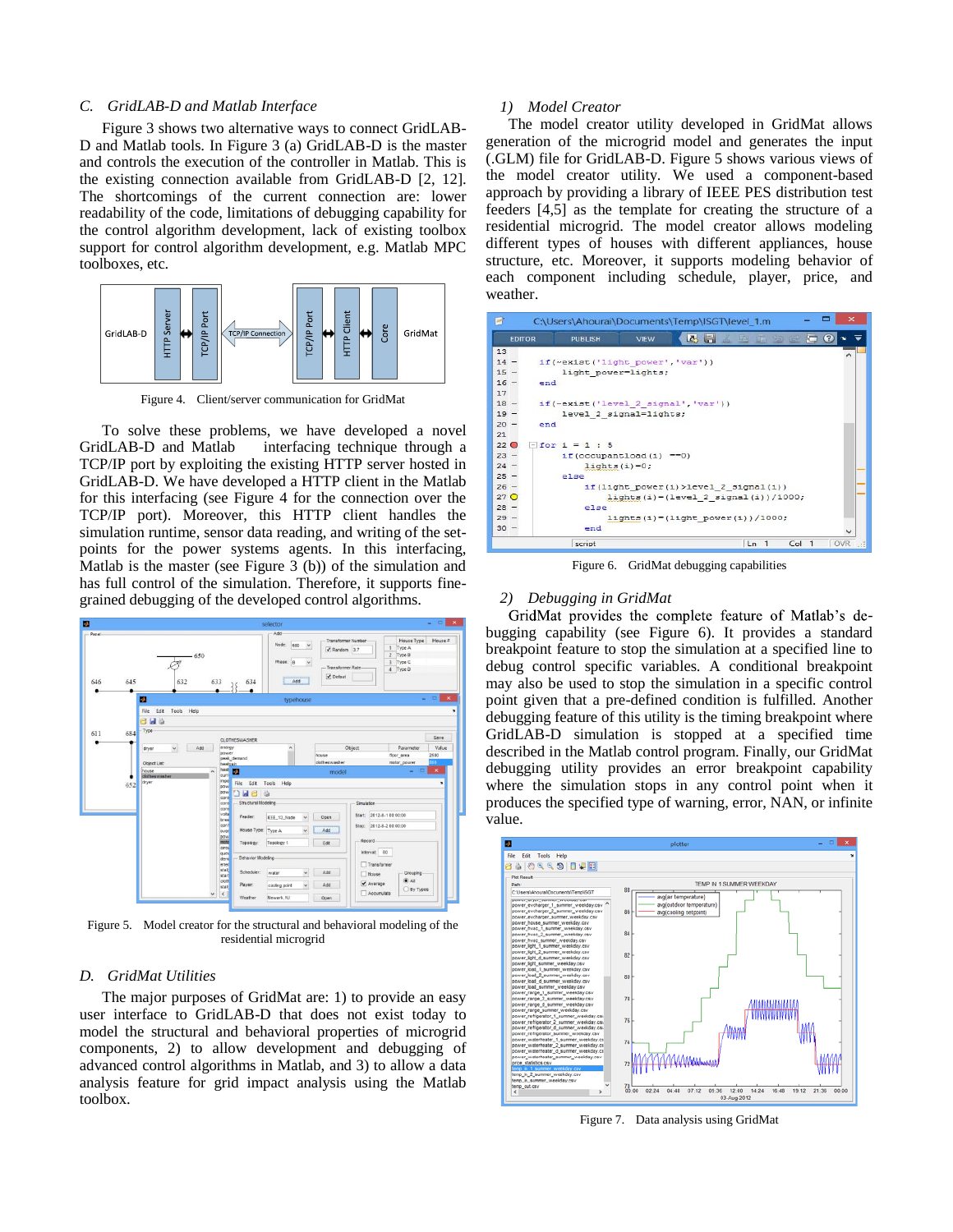#### *3) Data Analysis*

The model creator utility creates necessary recorders to analyze the microgrid model. The Plotter utility of GridMat helps the developer analyze the results by exploiting the full capability of Matlab to plot and analyze data. Figure 7 shows an exemplary data analysis function.

#### IV. SIMULATION AND VALIDATION USING GRIDMAT

GridMat tool is used as a co-simulation tool for power systems and control algorithms. Through the user interface of the GridMat various input signals at different granularity of the agent organization specified in GridLAB-D may be exposed to the controller running at Matlab. The controller can also assign new set-point values to the actuators or to the control variables of the power system agents exposed to Matlab. Figure 8 shows various sequences of the cosimulation. During co-simulation, the GridMat core acts as the master of the simulation. GridMat core starts the simulation on GridLAB-D and pauses the simulation at each step time. In the beginning of each step, GridMat reads the sensor values from GridLAB-D. After that, GridMat executes the controller in Matlab with new sensor values. The controller then computes the new controlling signals according to the specified algorithm. Finally, GridMat writes the new controlling signals into GridLAB-D and resumes the simulation for another time step.



Figure 8. GridMat co-simulation sequences

## V. EVALUATION OF A RESIDENTIAL MICROGID USING GRIDMAT TOOL

For our experiments, we considered the microgrid model described in [26]. We implemented three levels of control algorithms in GridMat: 1) device level control, 2) *Home Energy Management* (HEM) level control, and 3) a microgrid level control. We developed a linear controller according to time-based DR programs from *Federal Energy Regulatory Commission* (FERC) [27] (time-of-use pricing) for both HVAC and lighting in HEM. For microgrid level control, we used an incentive-based DR program (direct load control) [27] to control the water heater and EV charging. To show the results, we have used the moving average technique.

Figure 9 shows an example of developing a home energy management control algorithm development capability of our GridMat tool. In this algorithm, ASHRAE-specified thermal comfort (room temperature between  $72^{\circ}$  F and  $77^{\circ}$  F [30]) is maintained for the occupants while energy usages are minimized almost by 5% and energy cost by 12.5% for a single home.



Figure 9. HVAC control algorithm (HEM-specific set-point control) development in GridMat

Figure 10 shows an example of developing a hybrid lighting control algorithm where both lighting control based on occupancy presence (device level control for energy efficiency) and managing the lights from the HEM based on energy price (TOU rates) are presented. The HEM turns-off 400W (30%) of the installed power (this amount is part of the outdoor lighting, ambient interior lighting, and accent interior lighting) during the peak price.



Figure 10. Hybrid lighting control algorithm (device-level for energy efficiency and HEM-level for energy optimization based on TOU rate) development in GridMat

We implemented a residential-level microgrid control algorithm where 5 houses are connected to a 25 KVA transformer and only one house has EV (charging rate 15A @ 240 V). This residential microgrid has prior contract with the Utility to respond to DR signals and therefore a microgridlevel controller may initiate direct load/appliance control from the transformer-level controller in each house of the microgrid based on a pre-defined priority-based schedule. Figure 11 shows how the microgrid controller works during a DR signal from Utility to save 3 kW of power between 5 PM and 9 PM. The microgrid controller first looks for reducing the EV charging as EV has the highest priority to be controlled in the presence of such a DR signal in this algorithm. However, the controller finds no EV at the beginning of the DR signal at 5 PM and therefore starts reducing water heater set point temperature to 125°F for all the houses (5 houses in this experiment) to fulfill the commitment of reducing 3 kW during this DR period. This experiment also shows that when EV becomes available to be charged at 6 PM the controller is able to adapt to this changing scenario and therefore increases